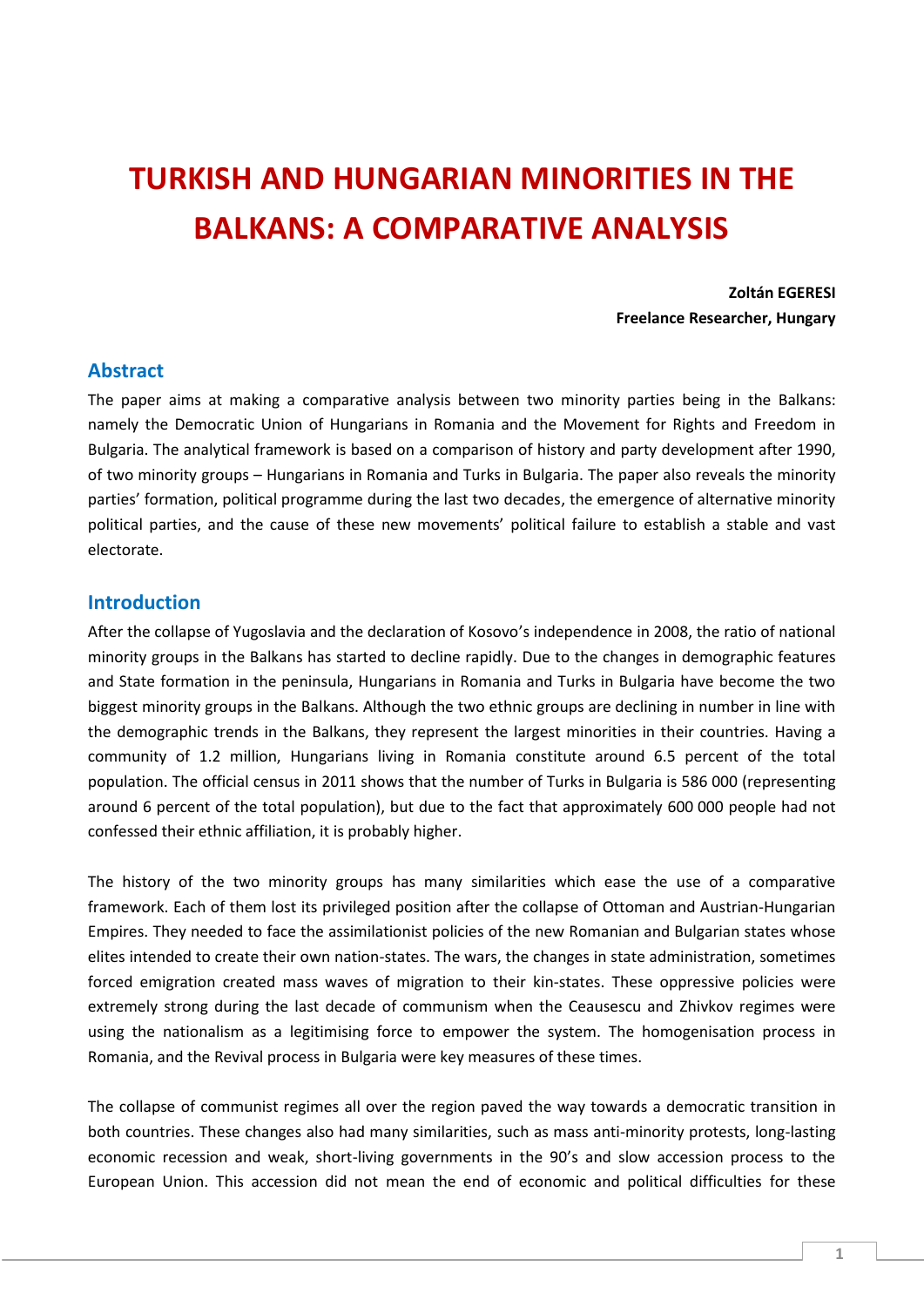countries: the international financial crisis in 2008 and 2009 damaged their economies, created social tensions and manifestations against the governments.

The end of communism has also opened a new chapter for Hungarians and Turks in these countries. Benefiting from a much more favourable external and domestic environment for political movements, they created their political parties at the very beginning. The Hungarians had formed the Democratic Union of Hungarians in Romania and the Turks the Movement for Rights and Freedom. The paper which will mainly focus on these parties, argues that during the last two decades these political parties have become the main tool for minority communities to have parliamentary representation and political protection, and also leverage for State politics.

Although the first years of transition in both countries were rather troublesome for minority communities due to the nationalist protests and attacks, they managed to create their own parties which were successful to become a stable – even the most stable – political parties of the party system in their countries. Furthermore, the party elites managed to be integrated through parliament and state administration into the ruling political hegemonic blocs. This process eased for them to allocate state and later EU funds to help their local minority communities, but this integration was based on a minoritymajority compromise which moderated the party programmes or the nationalist tendencies. This kind of 'compromise' has created tension within the minority communities and gave an impetus to the emergence of various alternative parties, but these organizations did not manage to become a real alternative for voters.

The paper intends to reveal the party development by analysing the historical background of the two, above mentioned parties' formation. It will argue that the party elites were successful in integrating to the Bulgarian and Romanian ruling hegemonic blocs. The paper also shows the comparative analysis of alternative party formation in terms of a usually failed attempt to challenge the ruling parties.

# **From Privileged Position to Pariah: Minority History in the 20th Century**

The collapse of Ottoman and Austro-Hungarian Empire in line with the formation of new states in the Balkans has changed the status of previously ruling ethnic groups. This process has started with Turks due the gradual decline of Empire. After the Ottoman Empire's successive territorial losses in 1878 and 1912-13, Turks living in Bulgaria have lost their privileged position and become a minority group. The wars and forced emigration caused huge loss in life for the community<sup>1</sup> which almost lost the ruling intelligentsia by this time. Furthermore, their situation was weaker due to the fact that the nationalist project in the Ottoman Empire was relatively weak, and the creation of Turkish nationhood has happened after the First World War, during the Atatürk era.

The Hungarians living in Transylvania (Western Romania currently) were in a more 'favourable' situation: the collapse of Hungary was relatively fast without huge killings and mass emigration (although after the Treaty of Trianon, around 200 000 Hungarian have left Transylvania). The Hungarian community also

<sup>&</sup>lt;sup>1</sup> See more: Justin McCarty: Muslims in Ottoman Europe: Population from 1800 to 1912. In: *Nationalities Papers 2000/1. pp. 29.-43.*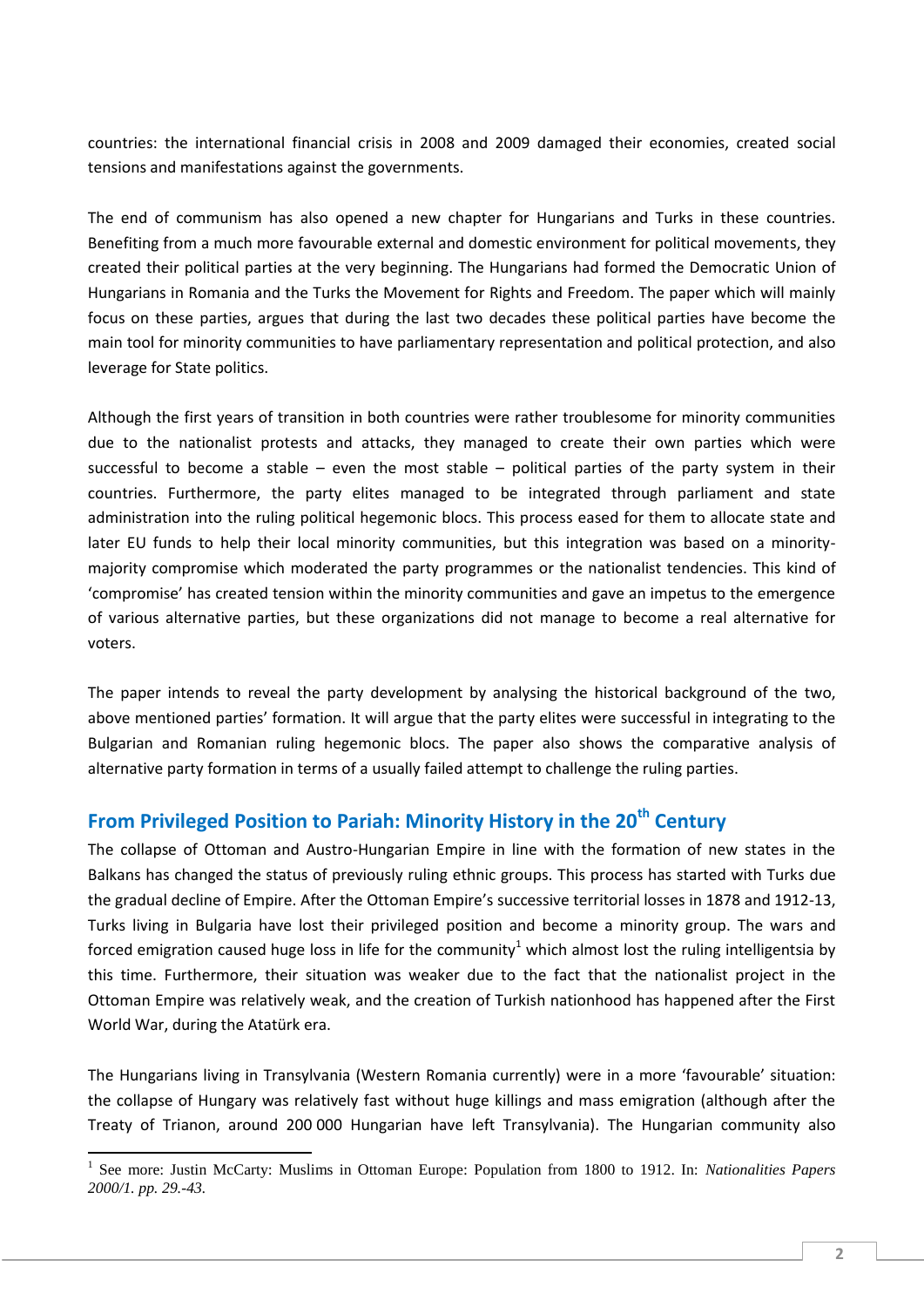managed to preserve the most of its economic strength which helped it to create a vital cultural life between the two world wars.

The interwar period had similarities for both communities. They needed to face growing assimilationist policies, and restriction in cultural rights, especially after the establishment of more authoritarian systems in Romania and in Bulgaria. The emigration also affected the two minority groups although in a different extent: due to a Treaty signed in 1925 Turkey settled several ten thousand people from Bulgaria. The interwar period also was an era when these communities did the first attempt to establish their (minority) cultural life. This period was determinant for Turks: the Turkish community in Bulgaria during this era has managed to catch up to the modernisation process in Turkey.<sup>2</sup> Concerning the political level, in contrast to the Turks, Hungarians have managed to establish their own parties as Hungarian Nation Party (Magyar Nemzeti Néppárt) and Hungarian People's Party (Magyar Néppárt) which merges into the Hungarian National Party (Országos Magyar Párt).<sup>3</sup>

The  $2^{nd}$  World War had an important impact on the Hungarians living in Romania. In 1940, the second Vienna treaty has transferred Northern Transylvania to Hungary (around 43 000 square km) with a Hungarian majority population. For this population the short Hungarian rule was a new revival, boosting its cultural and political institutions. Other Hungarians, remaining in Southern Transylvania under Romanian rule needed to face a new wave of assimilationist policies and oppression, and loss of an important percentage of their schools.

The establishment of Communist regimes in both countries after the war created a similar situation for the minorities. Although the first decade of totalitarianism was usually the most repressive period in the communist era, the minority groups got some 'rights' from the state.

What does it mean? In the Hungarian case, they got an autonomous region in 1952 due to Stalin's wish. *Per se*, this region was a tool to integrate Hungarian elites to the communist structure, permitting limited cultural rights.<sup>4</sup> In the case of Turks, they got support from the state for cultural rights which helped them to create Turkish cultural groups, newspapers etc. In the background of this favourable policy was that the communist elite wanted to modernise Turks by helping to find their 'ethnic' and 'secular' identity in detriment of their religious 'one'.

These 'favourable' policies were gradually terminated after Ceasusescu and Zhivkov took the power in 1968 and 1956 respectively. These leaders started to use more repressive policies in order to homogenise the society. In Bulgaria, this process was started with Macedonians and later with Pomaks ('70's, renaming procedure for Pomaks). Later, in the 80's the communist regime turned towards the nationalism in order to find a new, largely accepted ideological tool to legitimize the system which had growing economic difficulties. The targets of these nationalist policies were Hungarians and Turks. In Bulgaria, a renewal campaign was launched in 1984/1985 when the Turkish (Muslim) names were replaced by a Bulgarian one.

 $2^2$  One of the most important element of this modernisation was the implementation of Latin alphabet.

<sup>3</sup> Nándor Bárdi: Tény és Való. Pozsony. Kalligram. 2004. p. 45-46.

<sup>4</sup> During 1946-1952 Hungarians needed to face a repressive state politics which weakened the Hungarian education and Church, as well as purchased Hungarian (non-communist) intelligentsia.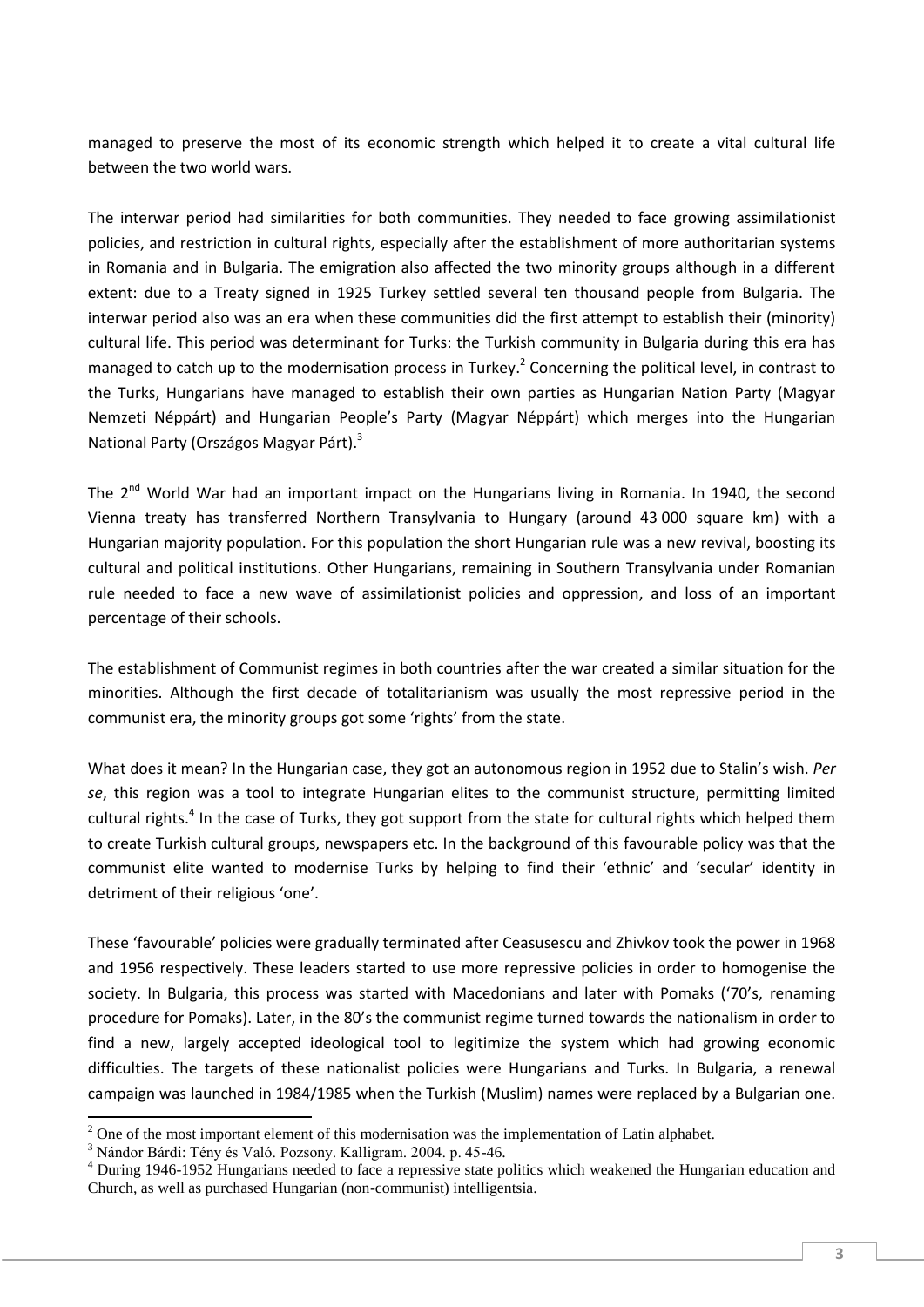The clashes in various villages in Rhodope, Southern Bulgaria showed the futile resistance of Turkish population against their identity annihilation. After the campaign, several secret groups formed all over the Turkish inhabited regions and started their rather peaceful 'fight' against the oppressive regime (these groups were usually eliminated and their members transferred to a prison or Belene camp by 1986; most famous movement was founded by Ahmed Doğan).<sup>5</sup> In 1989 when Turkish mass protest erupted again, the Zivkov regime opened the country borders which resulted in the fast emigration some 325 000 Turks to Turkey during the summer of 1989. This migration lasted until the end of August, when Turkish authorities decided to close the borders to avoid the humanitarian disaster in Turkey.

The Ceasusecu regime imposing permanent pressure and gradual limitation of education rights after 1968, has launched in 1988 the homogenation project which aimed at rationalizing the settlement of the country, namely to force Hungarians from villages to towns where they could be easily assimilated. This oppression also created emigration wave towards Hungary, which accepted several ten thousands Hungarians in 1989 and 1990.

## **After The Regime Change: Minority Party Formation**

The Zhivkov regime has ended by an internal *coup d'Etat*, led by Petar Mladenov, Minister of Foreign Affairs. After seizing the power, reform communists have rapidly terminated the oppressive policies: they declared that the revival process has ended and the Turks could return from Turkey. In Romania, a Hungarian reformat bishop, László Tőkes had a key role in the Romanian revolution: mass protests have begun to defend him in Timisoara (Temesvár) which spread all over the country. Ceasusecu with his wife was executed 25<sup>th</sup> December 1989, and the power was given to Reform Communists's group, led by Ion Iliescu.

Hungarian and Turkish minority elites that played an important role in the transition process realised that they need to create their own party in order to represent the minority groups. The Democratic Union of Hungarians in Romania was established 25<sup>th</sup> December 1989 by Géza Domokos, the Movement for Rights and Freedom shortly later,  $4<sup>th</sup>$  January 1989 in Varna by Ahmed Doğan.<sup>6</sup>

The creation of these parties was usually highly criticised by the majority. In Bulgaria, Turkish deputies needed to leave the parliament through the backdoor due to the protesters, in Razgrad where Turkish party centre was attacked in 1990, a short-lived Republic was also declared by the Bulgarian nationalists. The former communist nomenclature also supported nationalist tensions.<sup>7</sup> Hungarian party formation was also criticised by Romanians, moreover bloody clashes have happened in March 1991 (after the Hungarian National holiday of 15<sup>th</sup> March) between Romanian protesters and Hungarians in Tirgu Mures

<sup>5</sup> Zeynep Zafer: Bulgaristan Türklerinin 1984-1989 Eritme Politikasına Karşı Direnişi. In: *Akademik Bakis,* 2010/6. pp. 27-44. p. 31-32.

<sup>6</sup> See more: Ali Dayıoğlu: Toplama Kampından Meclis'e Istanbul, Iletişim yayinlari, 2005

<sup>7</sup> Maria Bakalova: The Bulgarian Turkish Name Conflict and Democratic Transition. In: *Innovation*. 1996/3-4. pp.233- 246. 236. p.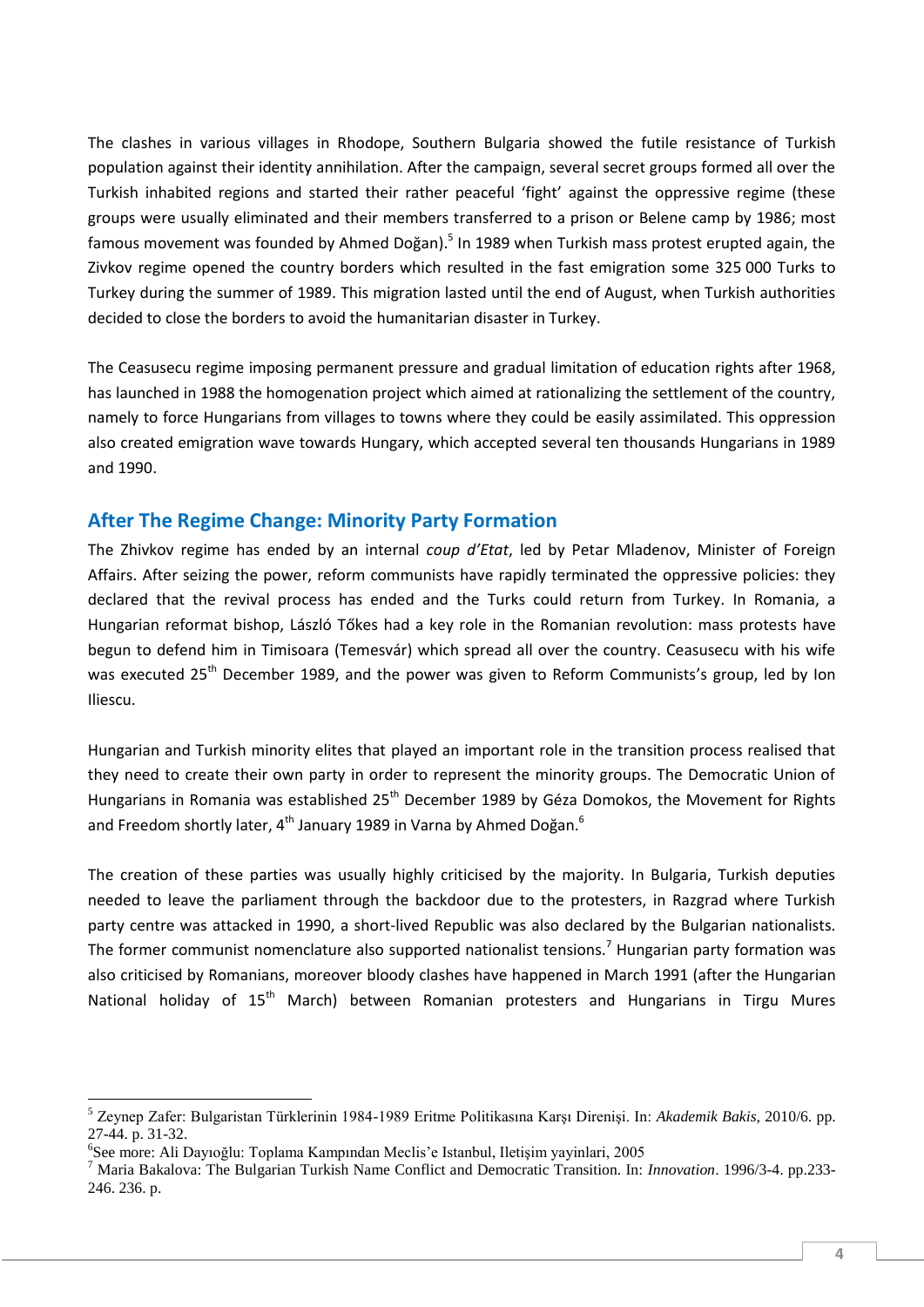(Marosvásárhely). $8$  Nationalists and anti-Hungarian parties also emerged in Romania, as the Vatra Romaneasca.

In Bulgaria, the party formation was more difficult. In order to prevent the parliamentary presence of MRF the Bulgarian political elite had accepted in 1990 a party law which prohibits the establishment of ethnic or religious political parties. That is why, the MRF had needed to accept a liberal agenda and party programme without naming Turks. This prohibition was strengthened in 1991 when this prohibition was incorporated into the Constitution. This legal framework has created a permanent threat for the party which could be easily interpreted as unconstitutional. The first attempt to use this pretext to ban the party has happened before the 1991 elections, when almost one hundred deputies from the Socialist Party turned to the Constitutional Court to eliminate the MRF claiming the party's mostly Muslim and Turkish electorate and membership. However, the party was allowed to run the elections and in 1992 the Constitutional Court decided to do not ban the party. This ruling was also based to the consideration that Constitutional Court wanted to avoid international criticism.<sup>9</sup>

The very first years of regime change were determinant for the creation of party structure and membership. DUHR was formed as a less centralised organization of various political organizations, 'platforms' which intended to represent the whole Hungarian community's interest. The idea of this party structure was that the party has to be the only political formation to channel the Hungarian votes and ensure the stable parliamentary position – but the various platforms could also channel various opinions and lobby group interest, having sometimes huge and heated debates.<sup>10</sup> The Movement for Rights and Freedom compared to the Hungarian party was founded as a monolithic, rather centralised party led by Ahmed Doğan. His position has grown stronger during years by eliminating his opponents from the party leadership (until his sudden resignation at the beginning of 2013, after an assassination attempt).

#### **Two Decades in the Politics: Minority Related Programmes**

**.** 

The minority parties were slowly accepted by the majority. During the very first years, already having stable parliamentary presence, these parties have managed to pass some minority related laws. In the case of Bulgaria, although MRF could not participate to the round table talks, $11$  the party could make accept the most important decision, the so-called Doğan Law which ensured the transfer of houses of Turks who left the country in 1989 and returned. The Bulgarian parliament also accepted the 'Name law' which make it possible for people having lost their original name during the Revival process to get it back. This process was facilitated by a law presented by Ahmed Doğan in November 1990.

<sup>&</sup>lt;sup>8</sup> See more about the Hungarian-Romanian ethnic tensions by this time: Csaba, Zahorán: Románüldözés a Székelyföldön? Egy állítólagos etnikai tisztogatás történetei In.: *Az új nemzetállamok és az etnikai tisztogatások Kelet-Európában 1989 után*. (Ed.: József Juhász – Tamás Krausz). Budapest. L'Harmattan – Eötvös Lorand University. 2009. <sup>9</sup>Venelin Ganev I.: History, Politics, and the Constitution: Ethnic Conflict and Constitutional Adjudication in Postcommunist Bulgaria. In.: *Slavic Review*. 2004. 63/1. pp. 66-89 p. 89.

<sup>&</sup>lt;sup>10</sup> See more about the party internal structure and its evolution: Bárdi Nándor: A romániai magyar kisebbség helyzetének változásai, társadalmi, kulturális önszerveződésének eredményei. In*.: Kisebbségi magyar közösségek a 20. században*. (Ed.: Nándor Bárdi – Csilla Fedinec – László Szarka). Budapest. Gondolat – MTA Kisebbségkutató Intézet. 2008. pp. 330-339.

<sup>&</sup>lt;sup>11</sup> Rechel, Brend: State Control of Minorities in Bulgaria. In.: *Journal of Communist Studies and Transition Politics*. 2007. 23./3. pp..352–370. p. 354.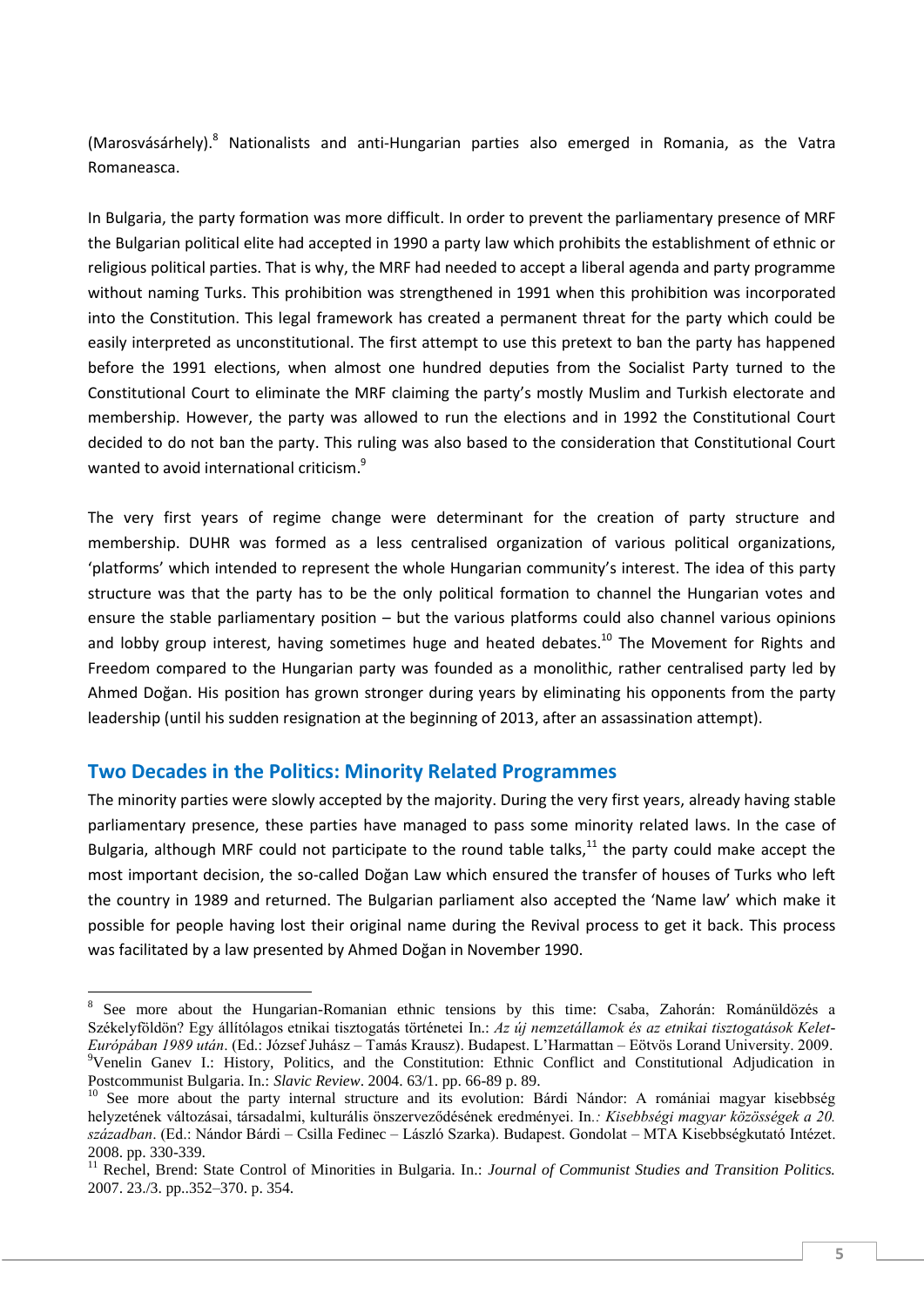The education was another important issue on the list of demands of minority parties. A very important distinction between the Hungarian and Turkish minority education that is in Romania during the communist regime Hungarian language education was kept alive while the Turkish was prohibited. Although the Ceasusescu era gradually restricted and limited the Hungarian education, and after the regime change Hungarian politicians and society needed to organize manifestations and campaign for broader education rights they managed to create a relatively stable Hungarian education with primary and high school network.

Later the main aim of the party was rather to make the Hungarian University return. Finally, with the pressure of Hungarian government the full Romanian University of Babes-Bolyai was completed by Hungarian departments and some majors were launched in Hungarian language as well. Actually the proportion of Hungarians is some 15%-20% of total students of the university. During the 2000s the Hungarian government initiated the establishment of a totally Hungarian university which was named Sapienta Erdélyi Magyar Tudományegyetem (Sapientia Hungarian University of Transylvania) having various faculties through the Hungarian inhabited regions, while his centre is in Clui-Napoca.<sup>12</sup>

In the case of Bulgaria, the Movement for Rights and Freedom has managed just getting fewer rights. There are no Turkish schools in Bulgaria, even the Turkish language is just an optional course among the others in primary and high school. This system is rather disadvantageous for Turkish learning because in high schools lots of children prefer to choose English or German at detriment of Turkish classes. This situation – along with the mass emigration of Turks towards Turkey has contributed to the spectacular decline of number of Turkish students. Concerning the higher education, the situation is even worse: there is only one Turkish department with a few students which is not enough to assure the recruitment of Turkish language teachers. The role of Turkey is important from this point of view: by providing various scholarship thousands of Turks have managed to study at Turkish universities, and some of them have returned to Bulgaria.

Despite the constant rhetoric of the Movement for Rights and Freedom to gain educational rights, they could not achieve anything during the last two decades. Even when they got the opportunity to become a government coalition partner in 2001 and 2005 they did not fight to get the Ministry of Education, they rather focused on other positions.

During the EU accession process<sup>13</sup> the parties have managed to strengthen the minority positions. Due to the EU's pressure the membership aspirant countries needed to accept more liberal minority legislation, e. g. ratify the Framework Convention for the Protection of Minority Rights which were accomplish in both country with the bruyant support of minority parties.

By this time in Bulgaria, Ahmed Doğan in line with the Bulgarian elite has launched the Bulgarian Ethnic model rhetoric, which intended to convince the international community and the Bulgarian society that the

 $12$  The third Hungarian, but Church sponsored higher level institution opened its doors in Oradea in 1990 and got its accreditation as a university in 2008 from the Romanian parliament.

<sup>13</sup> Bulgaria and Romania have issued their candidacies in 1995; they got the candidate status in 1999, at Helsinki summit and they joined the EU in 2007.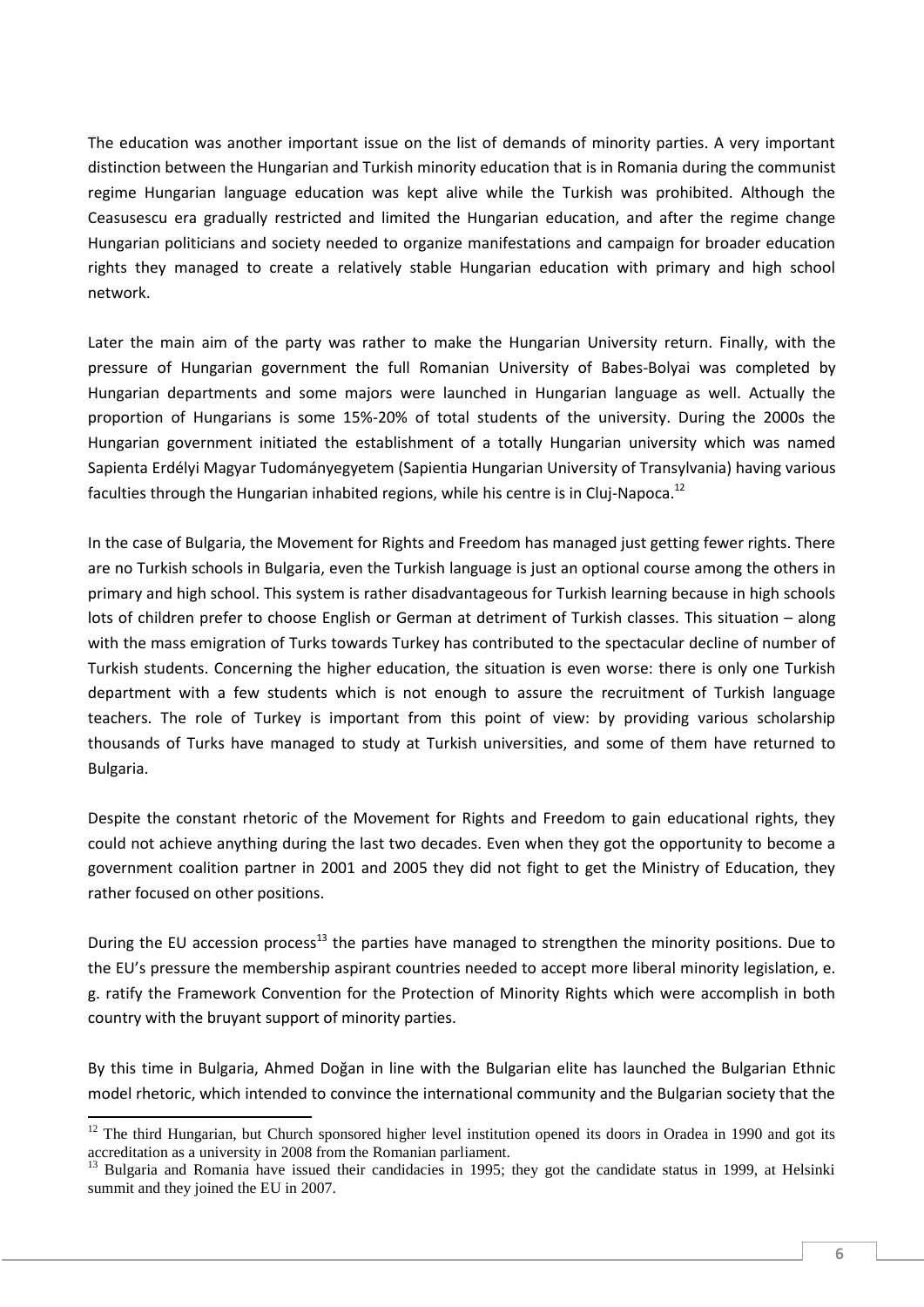era of interethnic conflicts is ended and in Bulgaria the people have managed to find the way for the peaceful coexistence. This discourse was also used by Bulgarian politicians by this time.

This very favourable picture has changed after 2005 when the ATAKA nationalist party has emerged in the Bulgarian political scene and entered into the parliament. This new party's support topped in 2006 when its leader, Volen Siderov seized important portion of votes for presidential elections. Later, the party helped the Borisov government in line with growing criticism against the MRF.

## **The Road towards the Power**

After surviving the first years of the regime change when nationalist parties and groups threatened the minority parties, they gradually consolidated their parliamentary presence. By creating a mutually acceptable rhetoric – a less nationalist discourse -, the Bulgarian and Romanian political elites started to perceive the minority parties as a loyal partner.

The first time when DUHR has become a government member was 1996 when the party joined a right wing coalition led by Ion Diaconsecu.<sup>14</sup> This was important because although it get by this time one ministry (Ministry of Tourism, and later Ministry of Health) and several secretary of state positions and prefectures (State governors for districts).<sup>15</sup> During this time the rhetoric of the party was moderated accepting a more cooperative tone.

During the Nastase government (2000-2004) the party did not participate to the government but it signed a protocol which guaranteed its support for the Socialists who needed to fulfil the party's requirements. This period was one of the most successful era for the DUHR. Béla Markó has managed to reacquire lands for the Church which were nationalised during the communism, and by this time the Sapientia University was established as well.

Between 2004 and 2012 the DUHR has practically joined every government.<sup>16</sup> During Coli Popescu Tariceanu's cabinet the party gave various Ministers, e. g. Minister of regional development, Minister of Environment and the Minister of Information and Telecommunication. In the second Boc government (2009-2012) the DUHR seized the Ministry of Development, the Ministry of Culture and National Heritage and probably the most unthankful position, the Ministry of Health. The party had minor achievements like the ratification of the new Education Law (2011) easing the formation of Hungarian classes and the establishment of Hungarian Faculties within a university. Although the party's programme has contained the demand for autonomy, practically nothing has happened to acquire it.<sup>17</sup> Furthermore, it seems that the

 $\overline{a}$ <sup>14</sup> See more about a comprehensive party history: Nándor, Bárdi: A romániai magyar kisebbség helyzetének változásai, társadalmi, kulturális önszerveződésének eredményei. In.: *Kisebbségi magyar közösségek a 20. században* (Ed. Nándor Bárdi- Csilla Fedinec- László Szarka) Budapest. Gondolat – MTA Kisebbségkutató Intézet. 2008. pp. 330-339. [http://adatbank.transindex.ro/regio/kisebbsegkutatas/pdf/VI\\_fej\\_03\\_Bardi.pdf](http://adatbank.transindex.ro/regio/kisebbsegkutatas/pdf/VI_fej_03_Bardi.pdf)

<sup>15</sup> See more: János Márton: A romániai magyar társadalom sajátos kérdései az RMDSZ 1996–2002 közötti programjaiban és politikájában. In *Magyar Kisebbség* 2003. No, 4. pp. 295–359 and 2004. No. 1–2, pp. 529–572. p. 315.

<sup>&</sup>lt;sup>16</sup> Except for the first Boc government in 2008.

 $17$  This failure created measurable tensions within the Hungarian community in Romania, and has become the base of main critics.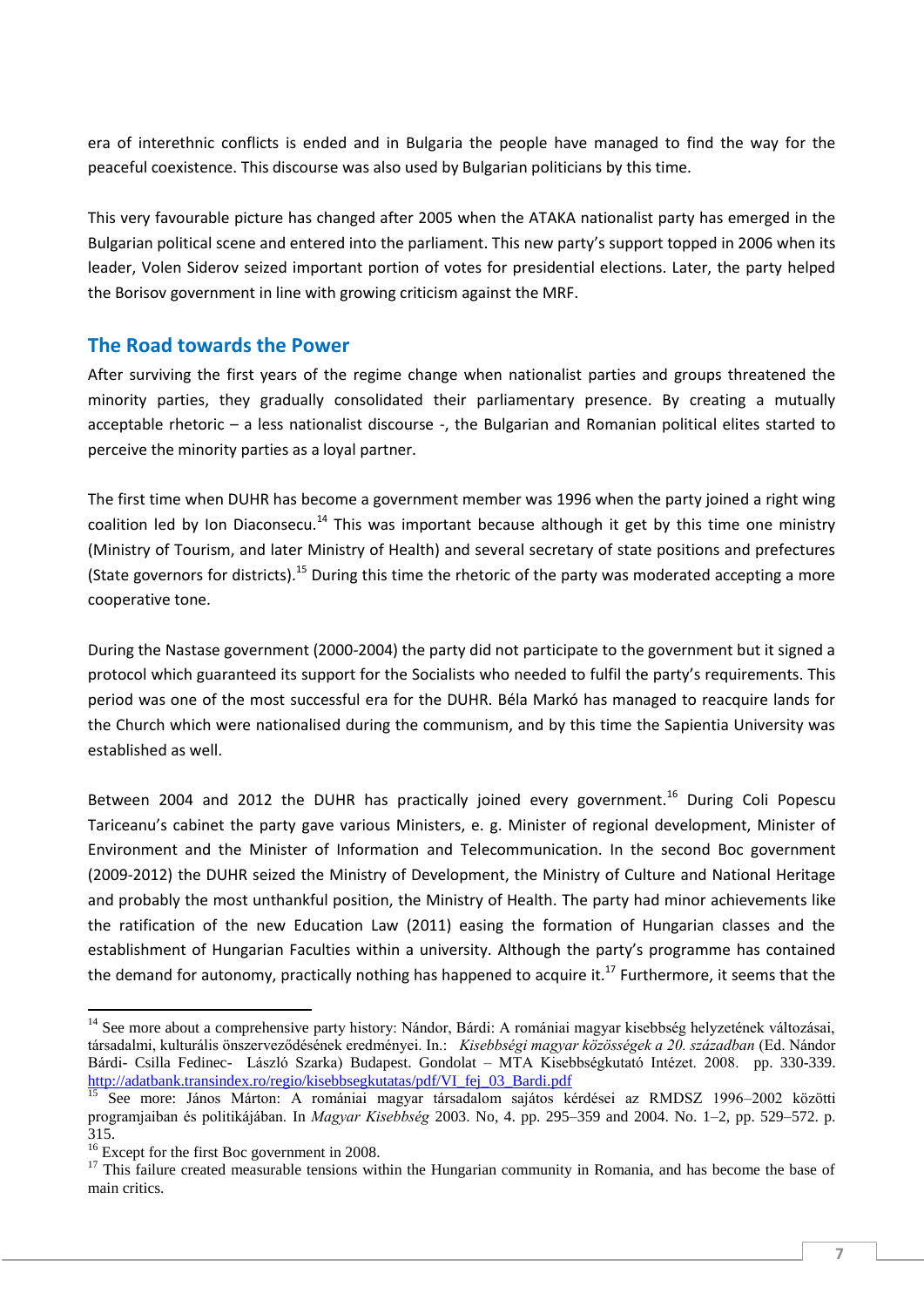party ceases to be an ethnic party when non-minority issues are on the agenda: in these cases it behaves as a normal party.<sup>18</sup>

The MRF has become official government member for the first time in 2001.<sup>19</sup> As a partner of the Tzar movement, the party was awarded by the Ministry of Agriculture and a Ministry without portfolio. The party kept his power for the next government led by Sergei Stanishev between 2005 and 2009. More importantly it got three ministries namely Ministry of Natural Disaster Management, Ministry of Environment and Ministry of Agriculture, furthermore Emel Etem has become Deputy Prime Minister as  $W$ ell $^{20}$ 

This period gave the opportunity for the party to appoint district governors as well, and support Turkishled municipalities especially after 2007 when Bulgaria has joined the European Union which multiplicated the amount of financial sources to drawn from Cohesion Funds. By this time various EU and state sponsored projects were launched in Kircaeli.<sup>21</sup>

After a four-year-long intermezzo during the GERB-government, the early elections in May 2013 have put the MRF a favourable position. Acquiring some 11 percent of total votes (third biggest party in parliament) it has become again an important factor in government formation. While the GERB had not enough mandates to form a government alone, the Socialist Party has managed to gain the support of MRF and ATAKA even if the later one cannot be considered as a loyal and stable partner. This circumstance contributed to the establishment of a 'non-partisan' government led by Plamen Oresharski where MRFrelated politicians and businessmen could seize positions.

## **Electoral Performance**

Due to the ethnic electorate, minority parties have managed to maintain a relatively stable election performance. During the nineties both party got generally the same percentage as the minority represent in the society, but the DUHR had usually a slightly higher ratio. For the MRF, the 1994 election represented the worst election results, as the party got around 5.44 percent of total votes, barely above the electoral threshold. This devastating performance was thanked to the mass emigration of Turks towards Turkey and the emergence of new, alternative parties.<sup>22</sup> In the case of DUHR we can see a gradual decline of number of votes, as Hungarian electorate's turnout has become similar to the majority's pattern. However, during the 2000's a particular split can be perceived in the case of Movement for Rights and Freedom compared to electoral performance of the Hungarian party. $^{23}$ 

<sup>18</sup> <sup>18</sup> Bakk Miklós: Az erdélyi magyarság politikai érdekérvényesítésének feltételei és uniós perspektívái.. [http://www.keh.hu/admin/data/file/2712\\_\\_0012060504bakkmiklos.pdf](http://www.keh.hu/admin/data/file/2712__0012060504bakkmiklos.pdf) p. 1

 $\frac{19}{19}$  The party played an imporant role int he government formation and later its support when the Berov took the power between 1992-1994, but by this time the party could not be official member of the government.

<sup>&</sup>lt;sup>20</sup> Sofiaecho.17. 08. 2005. [http://sofiaecho.com/2005/08/17/639577\\_who-are-bulgarias-new-ministers](http://sofiaecho.com/2005/08/17/639577_who-are-bulgarias-new-ministers)

<sup>&</sup>lt;sup>21</sup> Field research in Kircaeli in  $2011$ .

<sup>22</sup>Nurcan Özgür: Etnik sorunlarin çözümünde Hak ve Özgürlükler Hareketi*.* Istambul, Der Yayinlari, 1999. 220-221. p <sup>23</sup> See more about the RMDSZ electoral performance: Tamás Kiss: Az RMDSZ és az erdélyi magyar választók. In.: *Pro Minoritate*. 2009 Spring, pp. 34-57.<http://www.prominoritate.hu/folyoiratok/2009/ProMino09-1-03-Kiss.pdf>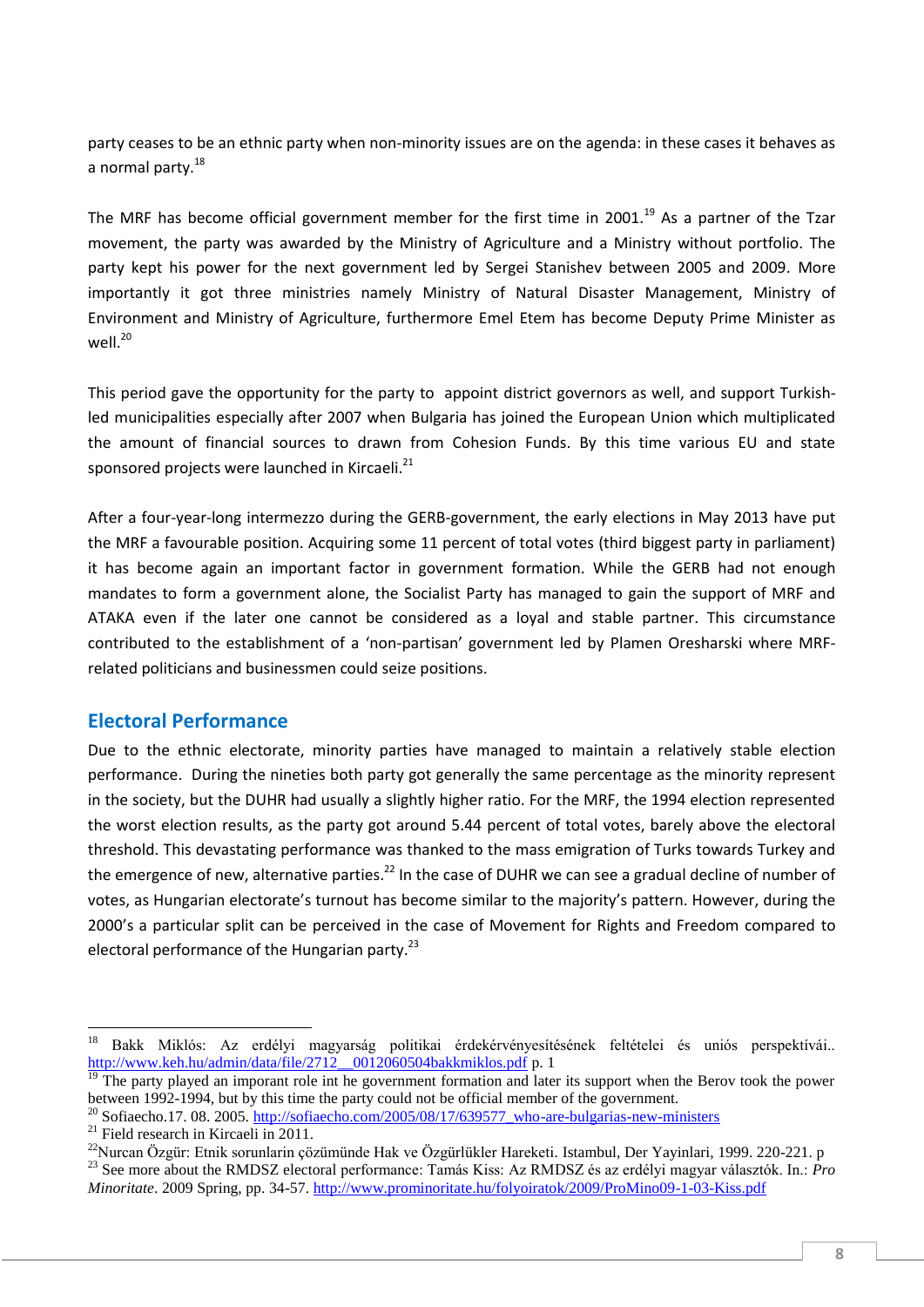This divergence is based on various factors. Most importantly, the Hungarian party has remained mainly the party of Hungarians. It got the votes of Hungarians (at least the majority) and some Romas who speak in Hungarian and live in Hungarian inhabited regions. Furthermore, the Romanian electoral law ensured parliamentary representations at the Chamber of Deputies for 18 ethnic minority groups who can elect their own deputies by own will at the parliamentary elections.

In the case of MRF, the party leadership has started to broaden its electorate. This process was based on the acquisition of (Muslim) Roma and Pomak votes. This procedure was de jure mitigated by the Bulgarian electoral law which does not allow the existence of minority or religious parties in the parliament, so the MRF – at least in rhetoric – could become the party of every minority group. During the 2000's, a so-called 'geographical expansion' strengthened this process; for instance MRF could get votes in Vidin district where there is practically no Turkish or Muslim population but the party acquired the Roma's support.<sup>24</sup> Furthermore, the successful mobilization of voters was also an important part of the results, e. g. in 2005 when the turnout in Turkish inhabited district was higher than the national average.<sup>25</sup>

Finally, another feature has helped the party to increase its votes: due to the Bulgarian electoral law Bulgarian citizens living in Turkey (mainly Turks) could also cast their votes in Bulgarian general elections.<sup>26</sup> The number of these votes is almost constantly increasing. In 2001, the MRF got 35 thousands votes in Turkey, four years later, in 2005 this number was around 40 thousands. The party has reached its best performance: it got nearly 100 thousands in Turkey.<sup>27</sup> In May 2013 the number decreased to 50 thousands, but it still remained an important proportion within the party's total votes.

## **Alternative Parties**

 $\overline{a}$ 

The emergence of a minority elite and the formation of a minority party which could articulate the interest of this elite did not mean that the differences would have disappeared. In the case of DUHR the platform system tried to channel the various opinions and keep various factions within the party. However, this policy could not avoid internal troubles which led to the resignation of the founders (Géza Szőcs and Géza Domokos) and Béla Markó's election for the presidential post in 1993. Later a new cleavage has emerged between Béla Markó and the László Tőkés the famous Reformat bishop of Timisoara who played a crucial role in the revolution against Ceausescu, in 1989.

The gradually deteriorating relation between Markó and Tőkés resulted in the exit of the former one from the party and the creation of alternative organizations. The first step was the foundation of Hungarian National Council of Transylvania (Erdélyi Magyar Nemzeti Tanács) and the National Council of Seklers

<sup>&</sup>lt;sup>24</sup> Marko Hajdinjak: Political Participation of Minorities in Bulgaria. 2008. IMRI policy paper. p. 9. [http://www.imir](http://www.imir-bg.org/imir/reports/Political%20Participation%20Of%20Minorities.pdf)[bg.org/imir/reports/Political%20Participation%20Of%20Minorities.pdf](http://www.imir-bg.org/imir/reports/Political%20Participation%20Of%20Minorities.pdf)

<sup>25</sup> Nuray Ekici: Bulgaristan'da 'Hak ve Özgürlükler Hareketi' ve 25 Haziran 2005 genel seçimlerinin derinlemesine analizi. *Karadeniz Arastirmalari*. 2005. No. 7. pp.131-139 p. 135.

<sup>&</sup>lt;sup>26</sup> During the previous years their rights of vote was limited for European Parliament elections and local elections, and the Bulgarian parliament introduced residency requirements.

 $27$  Later the Bulgarian Electoral Committee ruled out that 18 000 votes were the result of fraud that is why the party lost one mandate int he parliament out of 38. It is important to note that electoral fraud and vote buying not a unique case but it is rather a common feature of elections – e. g. in 2013 the ruling GERB had a scandal by printing false voting cards.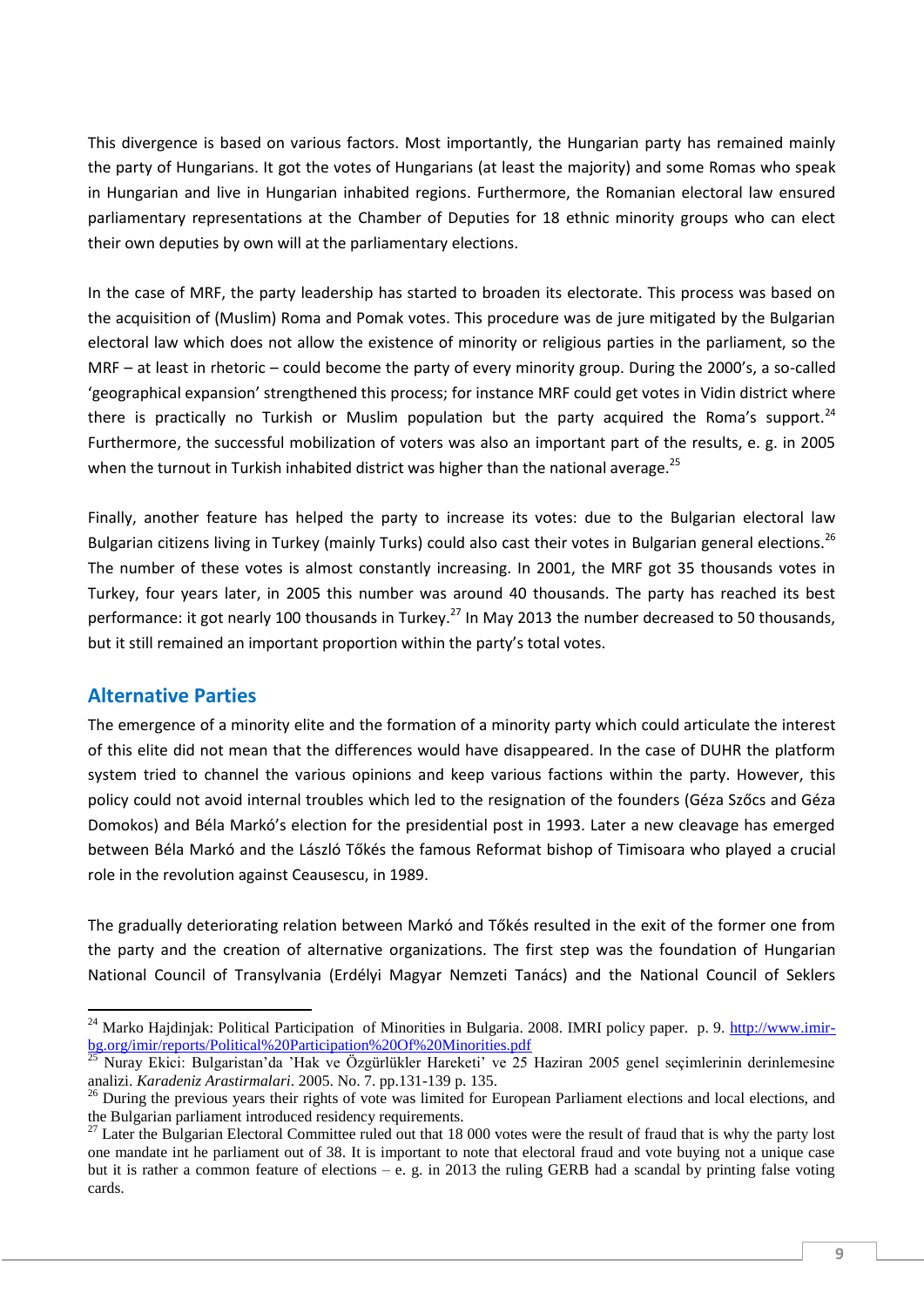(Székely Nemzeti Tanács) in 2003, which was followed the creation of the first alternative Hungarian party – the Hungarian Civic Party led by Tőkés close friend, Jenő Szász. Due to bureaucratic (and political) obstacles the party was registered only in 2008.

After a split of Tőkés és Szász, Tőkés decided to create a new party. This was registered in 2011 around one year before the general elections. Enjoying the financial help of Hungarian government, the Hungarian People's Party of Transylvania (Erdélyi Magyar Néppárt) has managed to create its structure and membership relatively fast. Although it aimed at becoming a real alternative party for the opposition of DUHR, it got just 50 thousands votes which was under the electoral threshold of 5 percent.

The quarrel between Hungarian parties seems to be constant and the Hungarian electorate seems to be more divided that it was even ten years ago. The emergence of alternative parties and the disappointment of Hungarian voters, in line with demographic crisis contributed the already mentioned decline of votes. The highly centralised MRF under the leadership of Ahmed Doğan also had face various splits but Doğan always managed to maintain its primary for Turks living in Bulgaria. This phenomenon was helped by the Bulgarian electoral law which prohibited the formation of ethnic parties: the right wing of the MRF could not become a real alternative. The attempt of Kenan Adem to establish a mainly Turkish (nationalist) party at the beginning of 90's was defeated by Bulgarian Court. The recent (religious) party formation of Yuzeirov brothers (OTOMAN) was also prevented by Bulgarian authorities.

The defection of more popular politicians from the party, like Güner Tahir, Osman Oktay, and most recently Kasim Dal<sup>28</sup> represented a more threatening danger for MRF. However tese politicians' parties' electoral performance remained weak. Why could the MRF preserve its electorate? First of all, the local Turkish minority elites were linked to the party economically, especially when it was in power. As we have already mentioned, for local elite of minority parties is a key tool to allocate money for regional developments which is mitigated when the party has a parliamentary present or when it is a government member.

Secondly, these parties usually could not preserve stable financial sources on the long run without being capable to pass the threshold, or losing the support of Right wing parties who usually supported these attempts. Finally, the MRF is in a monopoly position at creating Turkish identity in Bulgaria. The annual commemorations at the places of most important clashes of the Revival process and the constant rhetoric against the share of votes which could create a situation when no Turkish party would be in the parliament (this rhetoric also appears in the Hungarian discourses) also push the electorate to favour the 'established' MRF rather than a new party. That is why sometimes relatively popular leaders, e.g. Kasim Dal has managed to acquire votes even from Turkey where his party's performance has remained low.<sup>29</sup>

1

 $^{28}$  Kasim Dal who left the party in 2011 has formed his Freedom and Dignity People's Party with Korman Ismailov in 2012. This decision was mitigated by the electoral 'defeat' during the 2011 Fall local elections when Kasim Dal's supporters could barely challenge the MRF's strongholds despite the cooperation with Maria Kapon's party.

<sup>&</sup>lt;sup>29</sup> His party being a coalition partner of a Liberal party got around 8800 vote from abroad (some 7,9% of total) while the MRF got 54 353 votes which is nearly 50% of votes casted abroad. See more: Result of 2013 legislative elections, Bulgarian Electoral Commission:<http://results.cik.bg/pi2013/rezultati/32.html>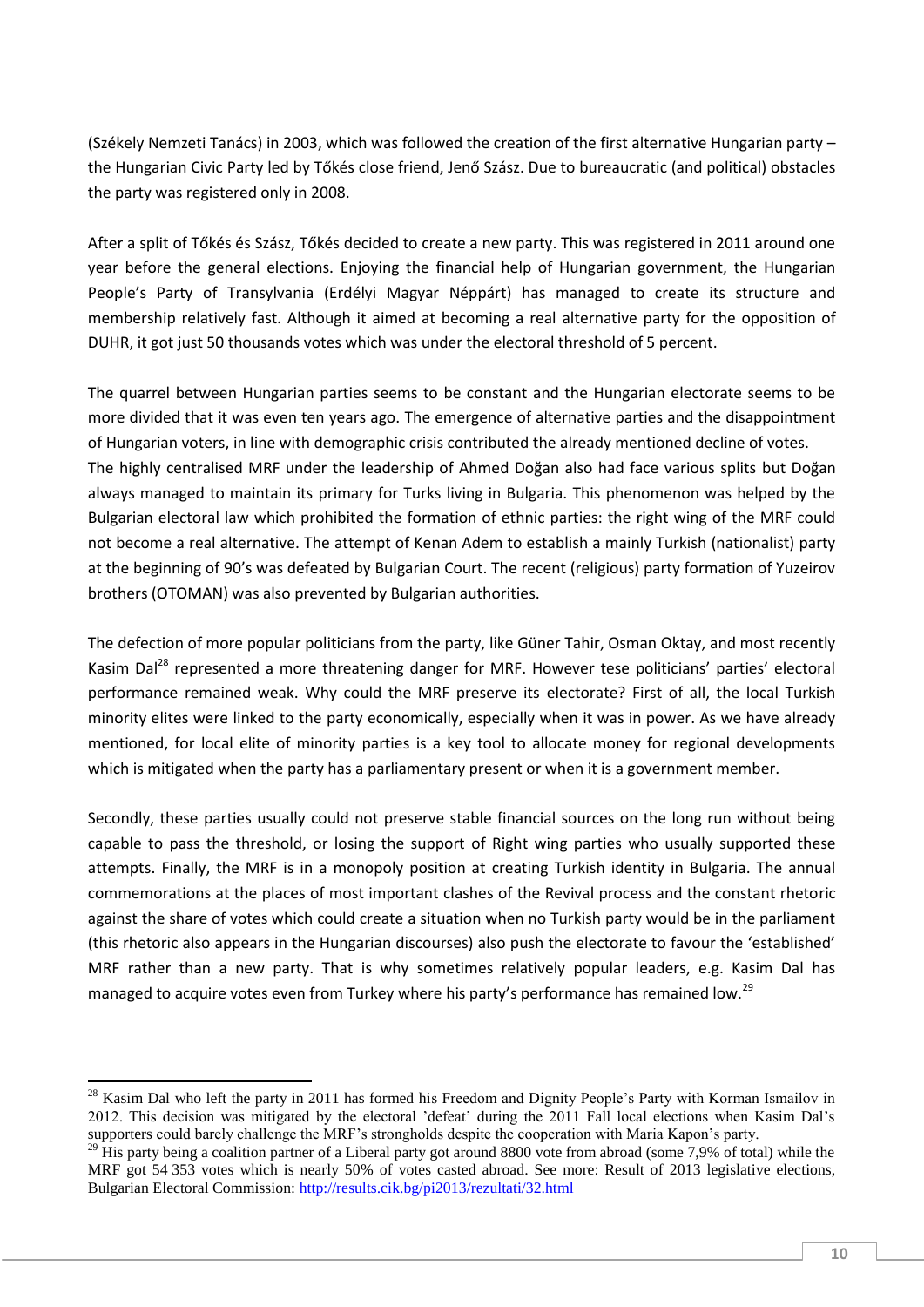# **Conclusion**

The regime change in 1989 has created a historical opportunity for the Hungarians and Turks living in Romania and Bulgaria to create their own political parties. Although they were facing the opposition of nationalist groups, even constitutional obstacles in Bulgaria, the first years of party formation can be judged as a rather successful period.

The integration of minority elites through these parties reached a new stage when DUHR and MRF could take a power as a collation member in 1996 and 2001 respectively. As government member they usually intended to acquire ministries of regional development, agriculture or environment in order to make it easier regional development projects in poor, usually minorities inhabited regions. Prior the international financial and the euro crisis in mid 2000's the developments policies were especially spectacular.

The minority elites also accepted a minority agenda – fight for minority rights – which in case of Hungarians seems to have larger claims for the establishment of a regional or cultural autonomy. These minority politicians – especially in Bulgaria – also moderated the nationalist claims which eased the coexistence of various ethnic groups. This features made them acceptable for majority parties in the event of government formation. The DUHR was more flexible as it could join leftist and rightist government as well. The MRF had always closer link to liberals and socialists. The right wing parties always criticizing the party did not manage to make a compromise with the MRF's leadership.

Not without spectacular clashes but these two parties also managed to remain the main minority party. Various attempts to challenge their primacy had limited impact. Newly founded minority parties were never able to pass the parliamentary threshold. They even were not able to become a real alternative party lack of adequate support from Hungarian and Turkish voters.

Concerning the future, these parties would remain the main minority parties in Romania and Bulgaria. Their fate is based on the extent of their electorates which is declining in the case of DUHR but seems to be stable for the MRF who managed to channel new voters: Romas and Bulgarian citizens living in Turkey.